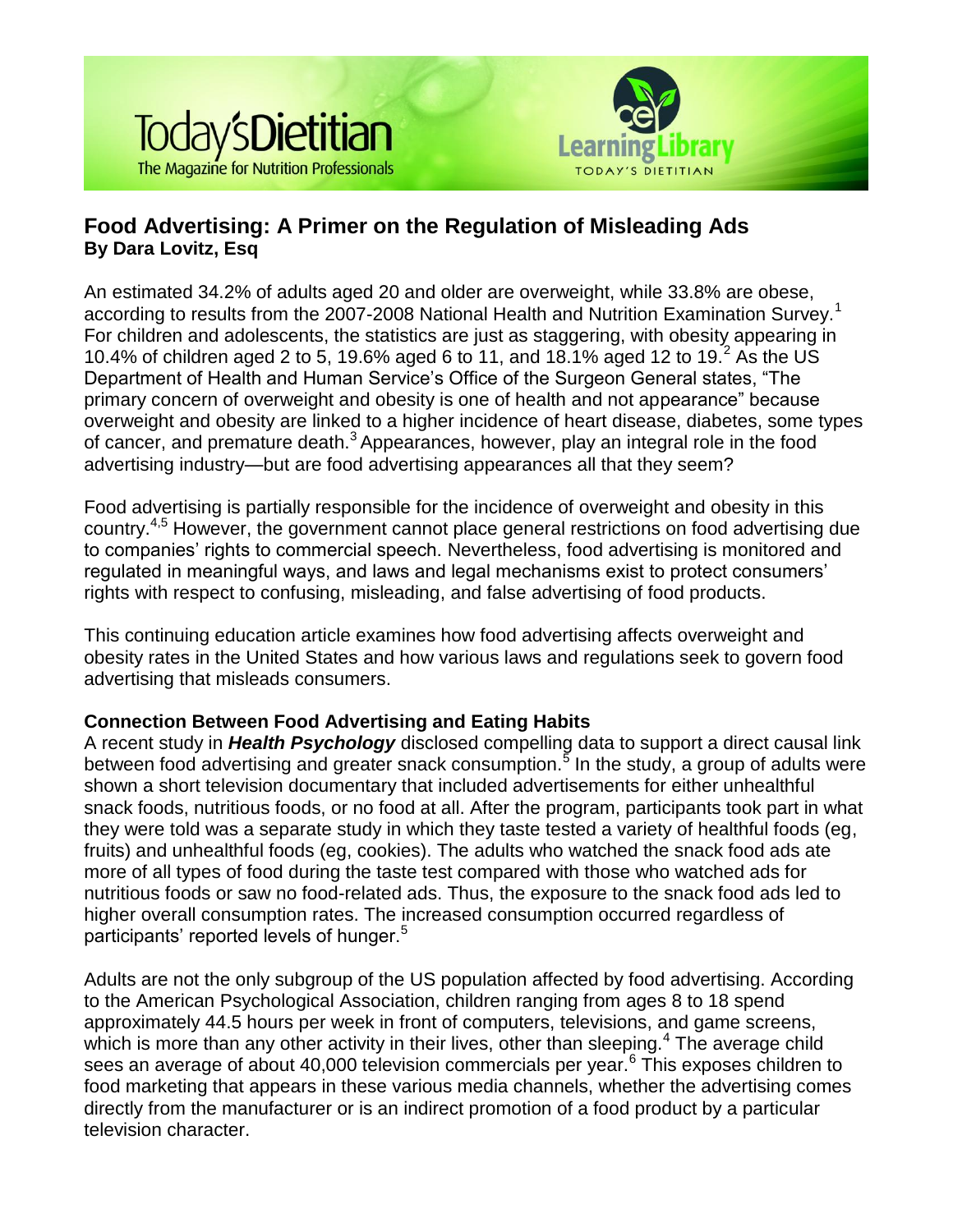The vast majority of all food marketing to children is for foods that are high in fat, sugar, and/or salt.<sup>7</sup> Compounding the problem, children have a keen sense of recall for content from advertising and are thus apt to develop product preferences that influence parents' purchasing decisions.<sup>6</sup> Such preferences can be generated from one advertisement and then substantially strengthened with repeat exposure.<sup>4</sup>

In addition, there is often a psychological implication to food advertisements and particularly to food advertising directed to children. That is, the advertising has an impact on children's (and parents') normative beliefs about what people should and should not eat. The advertisements generally feature children who are energetic and of normal weight, and they appear to eat any unhealthful food at any time without hesitation. According to social learning theory, these portrayals lead viewers to conclude that most children consume fattening and caloric foods on a regular basis, parents allow this eating behavior, and neither poor health nor weight gain result from such consumption.<sup>8</sup>

This evidence demonstrates that adults and children, with increased exposure to food advertising, are being primed for increased daily consumption of calories, often originating from unhealthful foods that are high in fat, sugar, and salt.

### **Regulation of Food Advertising**

Food advertising, like all advertising, is afforded significant protection under the First Amendment when the advertising is accurate and truthful. But what about advertising that contains information that is false or likely to deceive consumers?

The Federal Trade Commission (FTC) is one of 15 federal agencies responsible for food oversight, which includes food safety, quality control, labeling, and advertising. Of those 15 agencies, the FTC is primarily responsible for enforcing prohibitions against the false advertising of food products.<sup>9</sup> The FTC assumes primary responsibility for regulating food advertising under the FTC Act.<sup>10</sup> The FTC's mission is to prevent businesses from engaging in practices that are anticompetitive with regard to other businesses or deceptive, misleading, or unfair with regard to consumers. The FTC also seeks to enhance informed consumer choice and public understanding of the competitive process. To reach these goals, however, the FTC aims to not unduly burden legitimate business activity or those practices that meet accepted standards for competition in the particular business' industry.<sup>11</sup>

In 1914, the FTC Act transformed the Bureau of Corporations (under the Commerce Department) into the five-member, independent agency that became the FTC. The FTC was given the authority to conduct studies, issue reports, and enforce compliance with legislation. Its main focus was breaking apart monopolies that threatened and discouraged competition from small businesses. Over the years, the FTC's authority expanded to include a vast array of consumer protection laws, such as those dealing with truth in advertising and price fixing.

Within the FTC is the Bureau of Consumer Protection, which seeks to protect consumers against deceptive or fraudulent practices in the marketplace. The Division of Advertising Practices, which is part of the bureau, aims to shield consumers from unfair or deceptive advertising practices that raise health and safety concerns and/or cause economic injury. The division further monitors and reports on the advertising of food to children, including the impact of practices by food companies and the media on childhood obesity.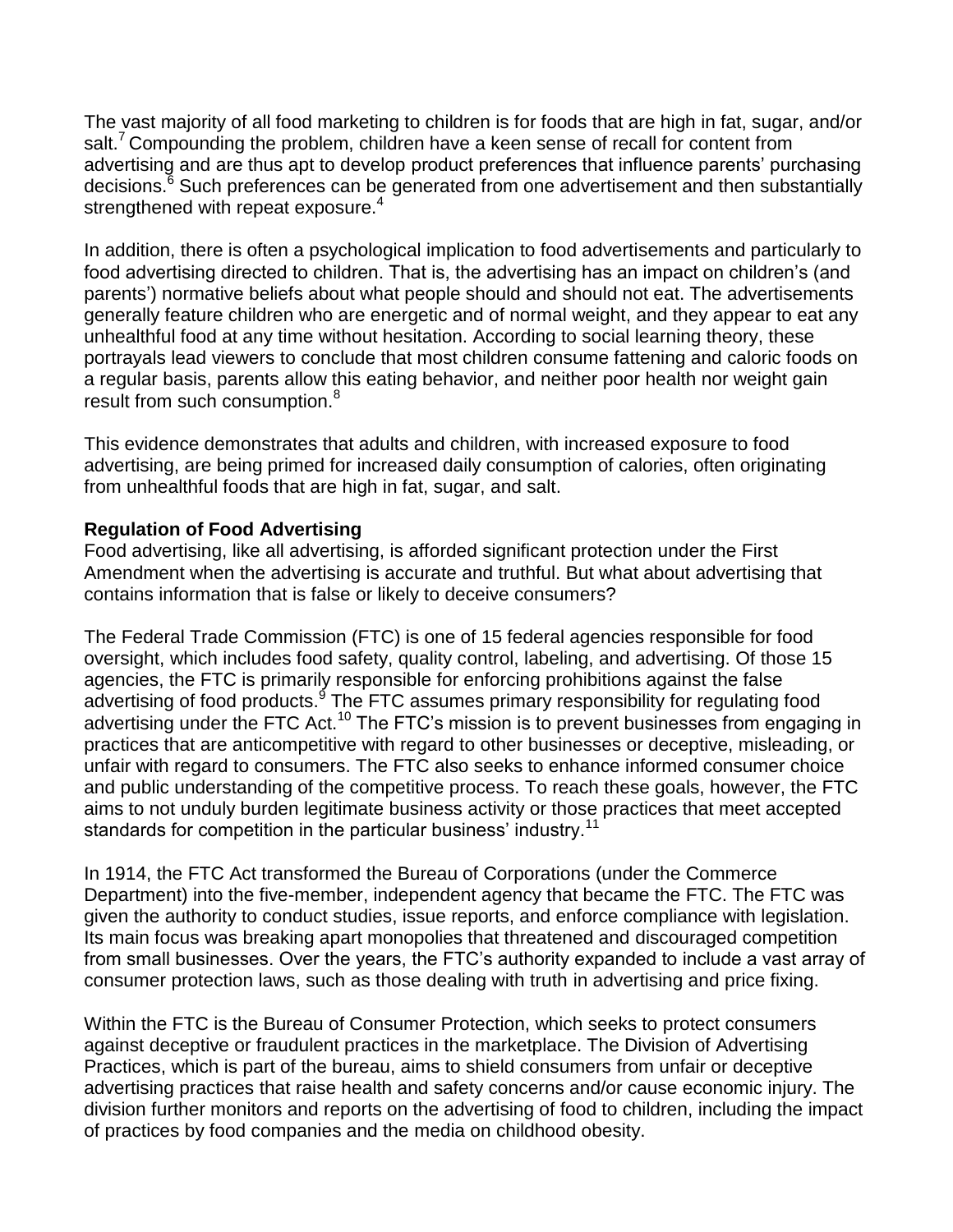When the FTC discovers a false or misleading advertisement, the organization, as part of its administrative procedures, may do the following:

- File a formal complaint against a company for false advertising.
- Issue a cease-and-desist order and/or monetary penalty.
- Oversee and enforce corrective advertising.

If the FTC and the company are unable to agree on an advertising adjustment, the matter may be submitted to a court for review and ruling.

Citizens or citizen groups may petition the FTC to pursue a false advertising claim against a manufacturer, and the FTC may either grant or decline the request. If the FTC grants the request, it typically follows the above-detailed administrative procedure.

When evaluating advertisements, the FTC will find an advertisement to be deceptive and therefore unlawful if it contains a material representation that is likely to mislead consumers, who reasonably rely on the representation.<sup>12</sup> Each element of a deceptive food advertising claim is expanded as follows:

**Is there a representation?** When the FTC evaluates the perceived deceptiveness of an advertisement it first determines whether there is a material representation that is likely to confuse or mislead consumers. A representation can be deceptive because of a misleading affirmative, express statement ("these cookies will make you thin"), an implied concept (a loaf of bread depicting images of Amish people baking could imply that the product was made by Amish people), or an omission of fact (failing to disclose that in order for a product to look like it does on the box, one would have to make significant changes to it).

**Is the consumer's reliance on the representation reasonable?** A company is not liable for every possible erroneous interpretation of its ads. Reasonableness of the consumer must be established. For instance, if an actor in a commercial states that the cereal he ate every day helped him lose 75 lbs in eight weeks, it is not reasonable for the consumer to believe that simply by eating that cereal every day, he also will lose 75 lbs in eight weeks. A reasonable reliance regarding a weight-loss claim would be if an actor claimed to lose 1 lb per week by drinking a diet beverage rather than the full sugared version and the viewer believed that he, too, could lose 1 lb per week simply by switching to a diet beverage. To assess reasonableness, the FTC considers whether the reliance on the representation is reasonable for the consumer to whom the advertising was directed; this could be a particular subgroup of the population, such as women of child-bearing age.

**Is the representation material?** After establishing that a consumer could reasonably rely on the misrepresentation, the FTC evaluates whether the representation was material, (ie, whether it likely affected the consumer's decision to purchase the product). The materiality element is primarily designed to protect consumers from paying for a product after being misled by its false advertising.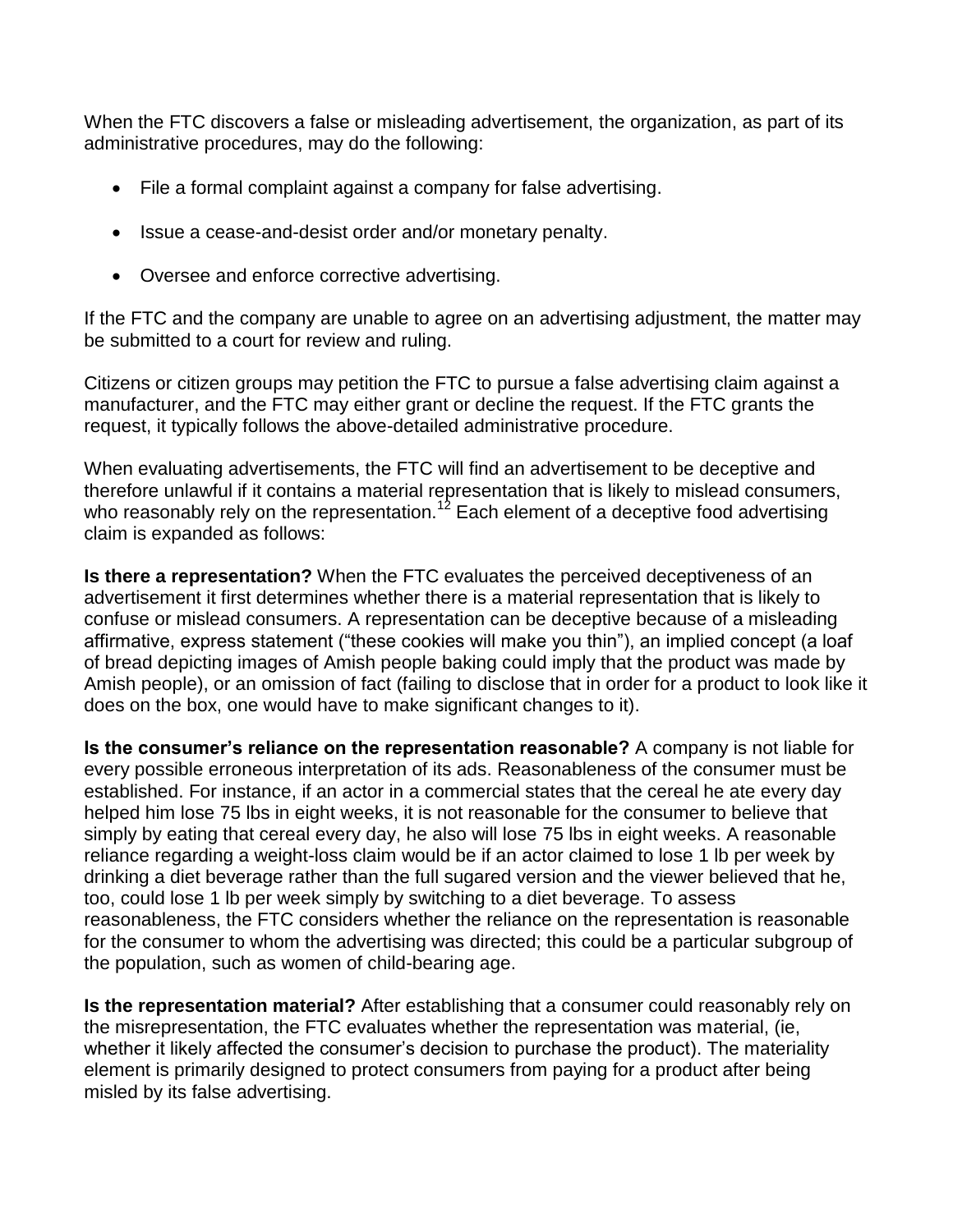# **Effectiveness of the FTC**

The FTC has had difficulty securing passage of legislation that would further its mission with regard to food advertising. For instance, after receiving petitions from three consumer advocacy groups to act on the threat that television advertising posed to children's health, the FTC invited comment on a proposed rule that would ban all television advertising directed to audiences with a significant proportion of children for food products posing serious dental health risks. This rule would also require that television advertising for sugared food products not included in the ban, but directed to audiences with a significant portion of older children, be balanced by health disclosures funded by advertisers.

The FTC launched an extensive investigation into television commercials directed to children, the allegedly resulting rise in sugar consumption, and further resulting rise in nutritional problems among children, including tooth decay.<sup>13</sup> The proposed rule making failed substantially after the FTC received strong criticism from food-making industries and the media.

Federal regulation of advertising is even more complicated by manufacturers' efforts at selfregulation. In 2007, then-Sen Sam Brownback (R-Kansas) and Sen Tom Harkin (D-Iowa) formed a task force with the Federal Communications Commission to conduct a government study on childhood obesity. The impending study and other threats of possible federal regulations that would restrict companies' advertisements to children led 11 companies, including McDonald's, Campbell Soup, Hershey, Kellogg, Kraft, and Mars, to agree to stop advertising products that do not meet certain nutritional standards to children under age 12 as part of the Children's Food and Beverage Advertising Initiative.<sup>14</sup> The nutritional standards are all based on the 2005 Dietary Guidelines developed by the USDA and Health and Human Services and vary depending on the company. Once the food companies came to this agreement, Brownback and Harkin announced they would postpone the childhood obesity report.

As of February 2012, there are 17 participants in the Children's Food and Beverage Advertising Initiative.<sup>8</sup> The core principles of the program provide that the companies should do the following:

- devote 100% of child-directed advertising to more healthful foods or not engage in such advertising;
- establish nutrition standards that govern what foods they may advertise to children;
- limit the use of celebrities and movie tie-ins in child-directed advertising;
- not actively seek to place their products in the program/editorial content of any medium that is child directed for the purpose of promoting the sale of those products; and
- not advertise their branded foods to children in elementary schools.<sup>15</sup>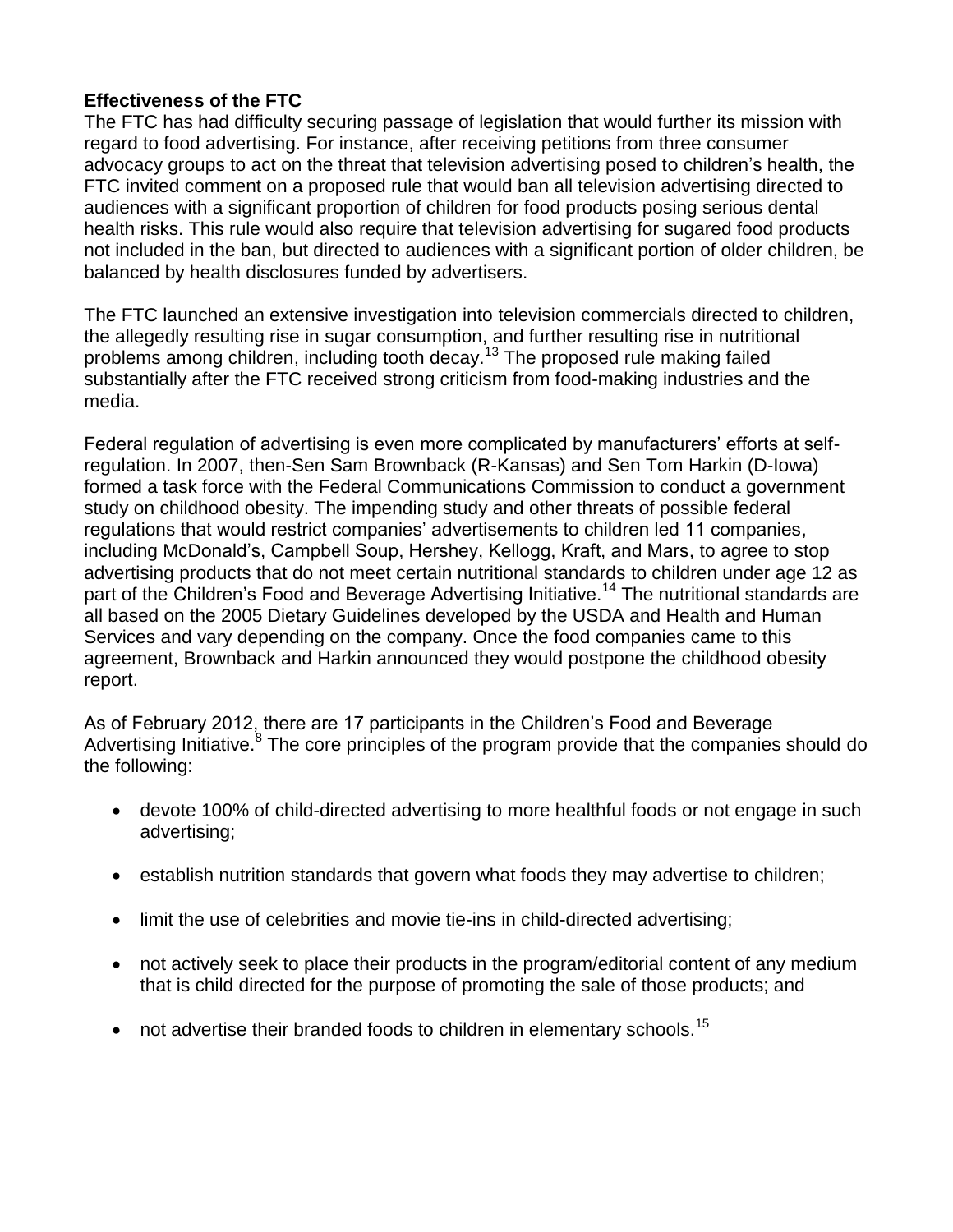# **Civil Actions: Citizen Suits Under State Law**

Manufacturers that successfully avoid an FTC action regarding a particular advertisement are not necessarily in the clear. Citizens may bring lawsuits against manufacturers for false advertising under state law. Each state has some form of false advertising law, often either in a consumer protection law or one that regulates business practices.

Sometimes, consumer-interest groups file suit on behalf of consumers at large. In *Consumers*  Union of U.S., Inc v Alta-Dena Certified Dairy,<sup>16</sup> consumer groups sued Alta-Dena, one of the world's largest dairy product companies, based on the company's claim that raw certified milk is the safest and purest milk available and that it is better for one's health than pasteurized milk. The consumer groups argued that raw, unpasteurized milk could cause various serious, and sometimes fatal, ailments, such as *Campylobacter* and *Salmonella dublin*. There was also no scientific evidence to support Alta-Dena's claim that raw milk was more healthful than pasteurized milk. The court agreed with the consumer groups and found that Alta-Dena's claims were false and misleading. The court ordered Alta-Dena to disclose the dangers associated with raw certified milk products by placing the following warning on its products: "Warning: This milk may contain dangerous bacteria. Those facing the highest risk of disease or death include babies, pregnant women, the elderly, alcoholics, those with cancer, AIDS, or reduced immunity, and those taking cortisone, antibiotics, or antacids. Questions regarding the use of raw certified milk should be directed to your physician."

For any product on which Alta-Dena made representations regarding health or nutritional benefits, the product packaging was required to include the following corrective statement: "Warning: The Food and Drug Administration (FDA) has determined (1) that there is no satisfactory scientific proof that pasteurization significantly reduces the nutritional value of milk and (2) that the risks associated with consuming raw certified milk outweigh any of its alleged health benefits."

# **Civil Actions: Competitor Suits Under Lanham Act**

In addition to those waged by consumers, false advertising lawsuits can be filed by companies in competition with the offending company. Those suits are filed under the Lanham Act, a federal law that regulates trademark usage and offers a cause of action for unfair competition in the marketplace. If nothing else, these lawsuits give consumers a behind-the-scenes look at the manufacturing process of popular foods. The following cases are some examples.

# *Potato Chip Institute v General Mills, Inc (1971)*<sup>17</sup>

The Potato Chip Institute, a nonprofit corporation that encouraged the development of new techniques in the storage, processing, finishing, and packaging of potato chips, sued General Mills under the Lanham Act for allegedly falsely advertising its product CHIPOS as potato chips. CHIPOS contained rice flour and dehydrated potato granules. The Potato Chip Institute argued that the term "potato chip" exclusively refers to a thin slice of raw potato fried in deep fat until it becomes crispy. The court declared that potato chip alone might mislead consumers, so General Mills was permitted to use potato chips to describe CHIPOS as long as the package contained a prominent declaration that the product was made from dehydrated potatoes.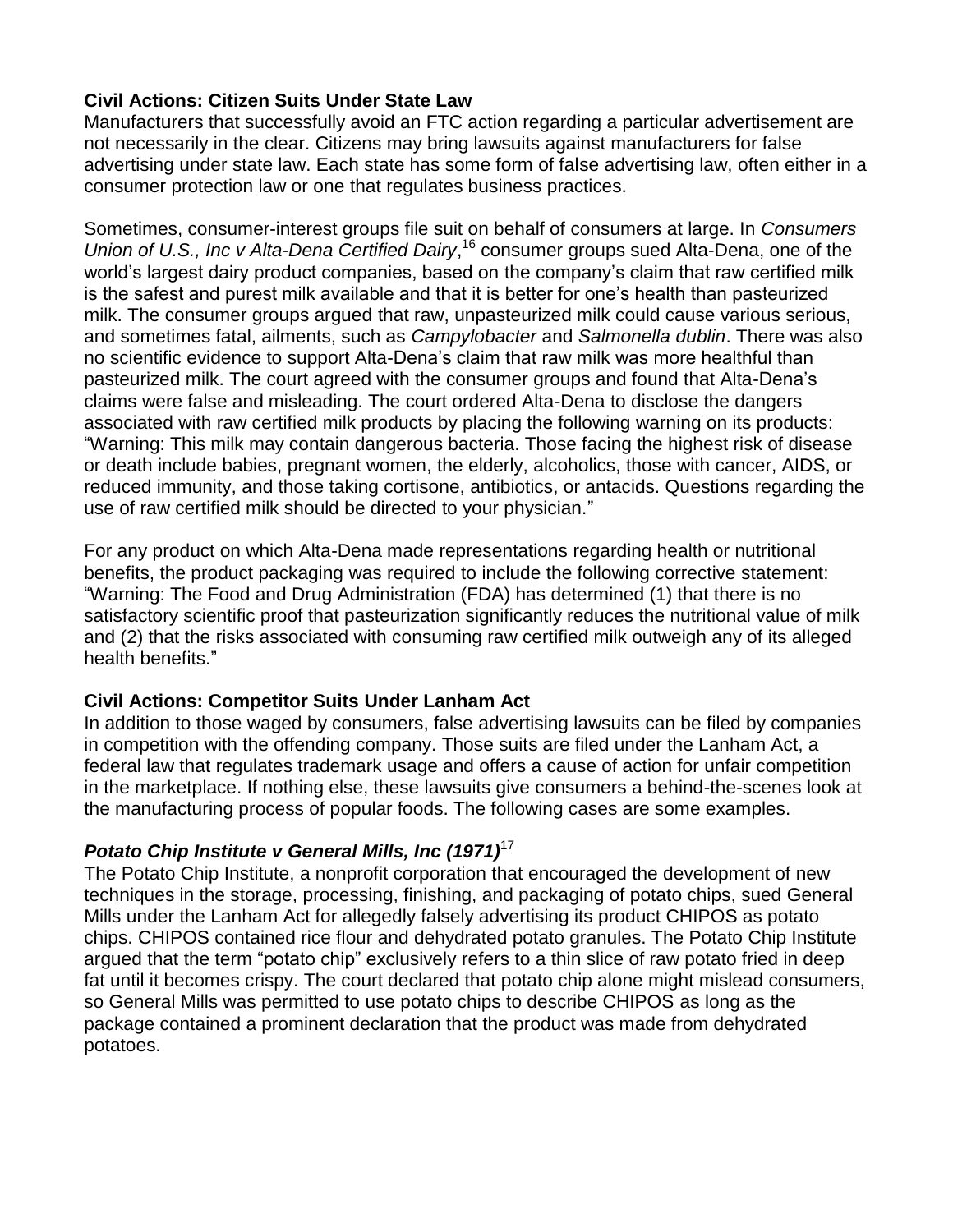# *Pizza Hut, Inc v Papa John's International, Inc (2000)*<sup>18</sup>

Pizza Hut and Papa John's are among the largest pizza chains in the country. In 1995, Papa John's started using the slogan "Better Ingredients. Better Pizza." in its advertising campaigns. This slogan appeared on signs, shirts, menus, pizza boxes, and napkins and was regularly featured as the tagline at the end of Papa John's radio or television ads.

In 1997, Papa John's launched an ad campaign that compared ingredients it used in its pizzas with ingredients used by its competitors. These highlighted that Papa John's dough was made from "clear filtered water," while its competitors used tap water. The ads also claimed that Papa John's sauce was made from fresh, vine-ripened tomatoes that were canned through a process called "fresh pack," while its competitors used sauce made from tomato paste. The ads concluded with the Papa John's slogan.

Pizza Hut sued Papa John's under the Lanham Act for false advertising and unfair competition. Pizza Hut did not argue that Papa John's was making false statements about the processes used to make its respective dough and sauces. Instead, Pizza Hut contended that Papa John's was making false statements when it claimed that the dough and sauce processes resulted in "better pizza." Pizza Hut presented evidence of independent taste tests revealing that filtered water made no discernible taste difference in pizza dough and that there was no scientifically provable taste improvement with Papa John's fresh-pack sauce over Pizza Hut's tomato paste sauce.

The court agreed that Papa John's slogan, in conjunction with unproved claims about dough and sauce, was false and misleading, but the court also found there was no evidence that the dough and sauce claims had any material impact on the buying decisions of consumers. (Remember the "materiality" element of a typical false advertising claim: In order to win the false advertising claim, the complainant must show that the false statement affected the consumer's decision to buy the product; here there was no evidence to suggest that consumers purchased the product as a result of the false claims.) Thus, Papa John's was permitted to continue using the slogan.

# *Merisant Co v McNeil Nutritionals, LLC (2007)*<sup>19</sup>

Merisant Company, which manufactures artificial sweeteners, including Equal and NutraSweet, sued McNeil Nutritionals, which markets and distributes the artificial sweetener Splenda. Merisant claimed that McNeil violated the Lanham Act by engaging in false advertising by using the tagline "Made from sugar so it tastes like sugar" on its Splenda products. The process by which Splenda is made came under scrutiny: The sweetening ingredient in Splenda is sucralose, an artificial sweetening ingredient made through a process that begins with sucrose (sugar) and then replaces three of eight hydroxyl groupings on the sucrose molecule with three chlorine atoms. The other ingredients in Splenda are maltodextrin and dextrose.

Merisant argued there was no "causal relationship between the original sugar molecule and the resulting sugar-like taste of the sucralose molecule" and thus any claim that Splenda is made from sugar is misleading to consumers. The month-long trial ended in a confidential settlement between the parties before the jury announced its verdict. Without a court order as to how it may or may not advertise, Splenda currently states that its product "starts with sugar" and "tastes like sugar."<sup>20</sup>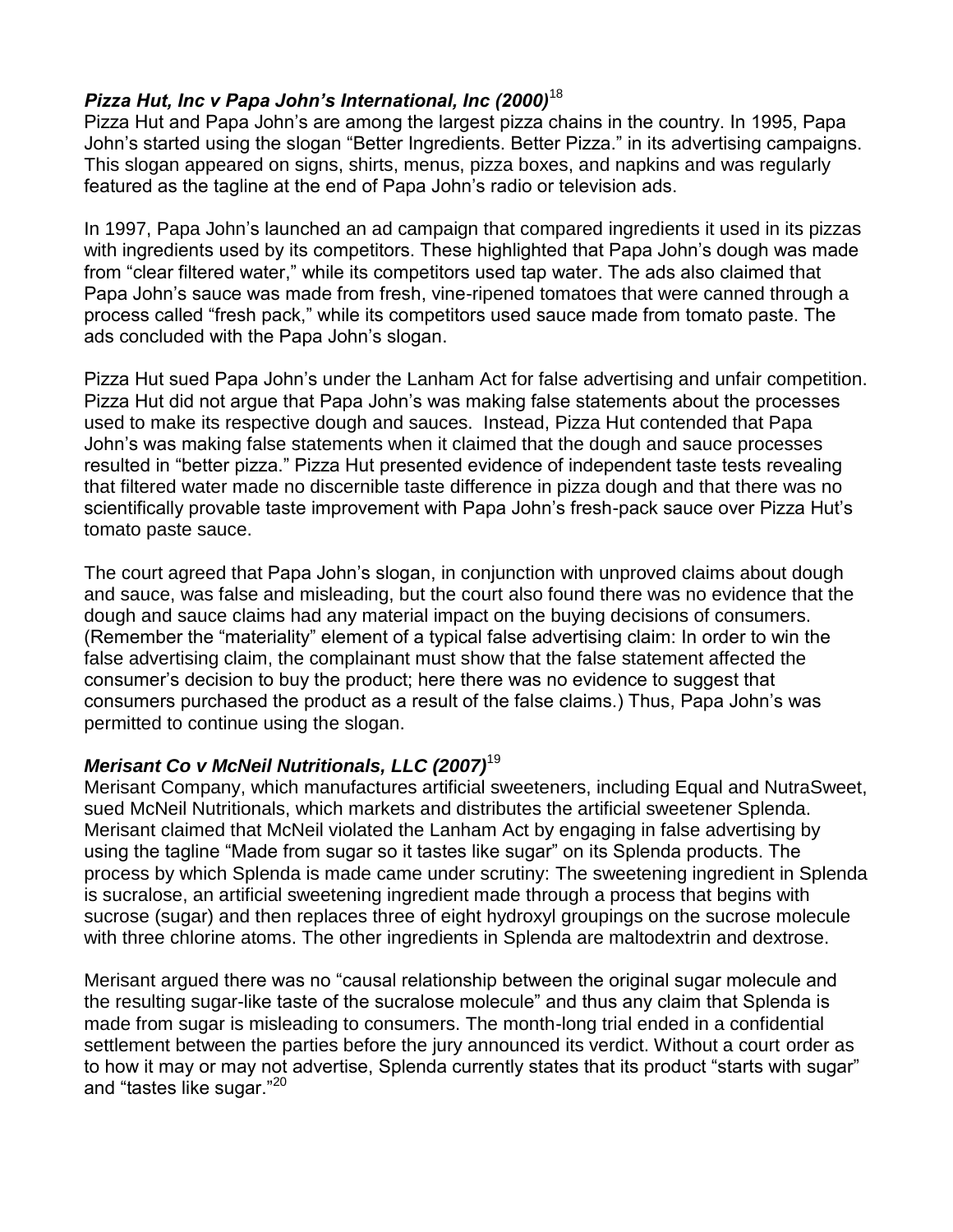# **Sanderson Farms, Inc v Tyson Foods, Inc (2008)**<sup>21</sup>

Chicken meat producers Sanderson Farms and Perdue Farms (referred to collectively as Sanderson) brought suit under the Lanham Act against competitor Tyson Foods for false advertising. Sanderson claimed that Tyson's advertisements stating "raised without antibiotics" and "raised without antibiotics that impact antibiotic resistance in humans" were false and misleading because Tyson used ionophores (antibiotics) in their chicken feed. Chicken producers use ionophores to prevent coccidiosis, a potentially fatal disease caused by a parasite that lives and multiplies in the intestinal tract of animals.

The court agreed that Tyson's statements were false and ordered Tyson to remove such statements from its labels and advertisements.

### **The Battle Continues**

Despite the government's claim that "health and not appearance" is the primary concern related to obesity, it has been losing the country's battle of the bulge. Legal actions for false advertising only begin to chip away at the problem, especially when there are some built-in legal protections, such as the protection of commercial speech. Commercial speech is protected to allow the free flow of commercial information from the business to the consumer. Commercial speech ends, however, where misleading and false statements begin.

However, as the cases discussed here demonstrate, a misleading statement alone will not necessarily inspire a court to order removal of the advertisement from the stream of commerce. Other elements of false advertising claims, such as material reliance by the consumer, must be present. So where the laws fall short in protecting consumers from false and harmful advertisements, RDs can help individuals build inner tools to resist the temptations inherent in celebrity endorsements and fantasized images.

*—Dara Lovitz, Esq is the author of Muzzling a Movement: The Effects of Anti-Terrorism Law, Money, and Politics on Animal Activism and has written numerous articles and book chapters on law and policy.*

# **References**

1. Odgen CL, Carroll MD. Prevalence of overweight, obesity, and extreme obesity among adults: United States, trends 1960-1962 through 2007-2008. Centers for Disease Control and Prevention website.

[http://www.cdc.gov/nchs/data/hestat/obesity\\_adult\\_07\\_08/obesity\\_adult\\_07\\_08.pdf.](http://www.cdc.gov/nchs/data/hestat/obesity_adult_07_08/obesity_adult_07_08.pdf) June 2010. Accessed February 23, 2012.

2. Odgen C, Carroll M. Prevalence of obesity among children and adolescents: United States, trends 1963-1965 through 2007-2008. Centers for Disease Control and Prevention website. [http://www.cdc.gov/nchs/data/hestat/obesity\\_child\\_07\\_08/obesity\\_child\\_07\\_08.pdf.](http://www.cdc.gov/nchs/data/hestat/obesity_child_07_08/obesity_child_07_08.pdf) June 2010. Accessed April 9, 2012.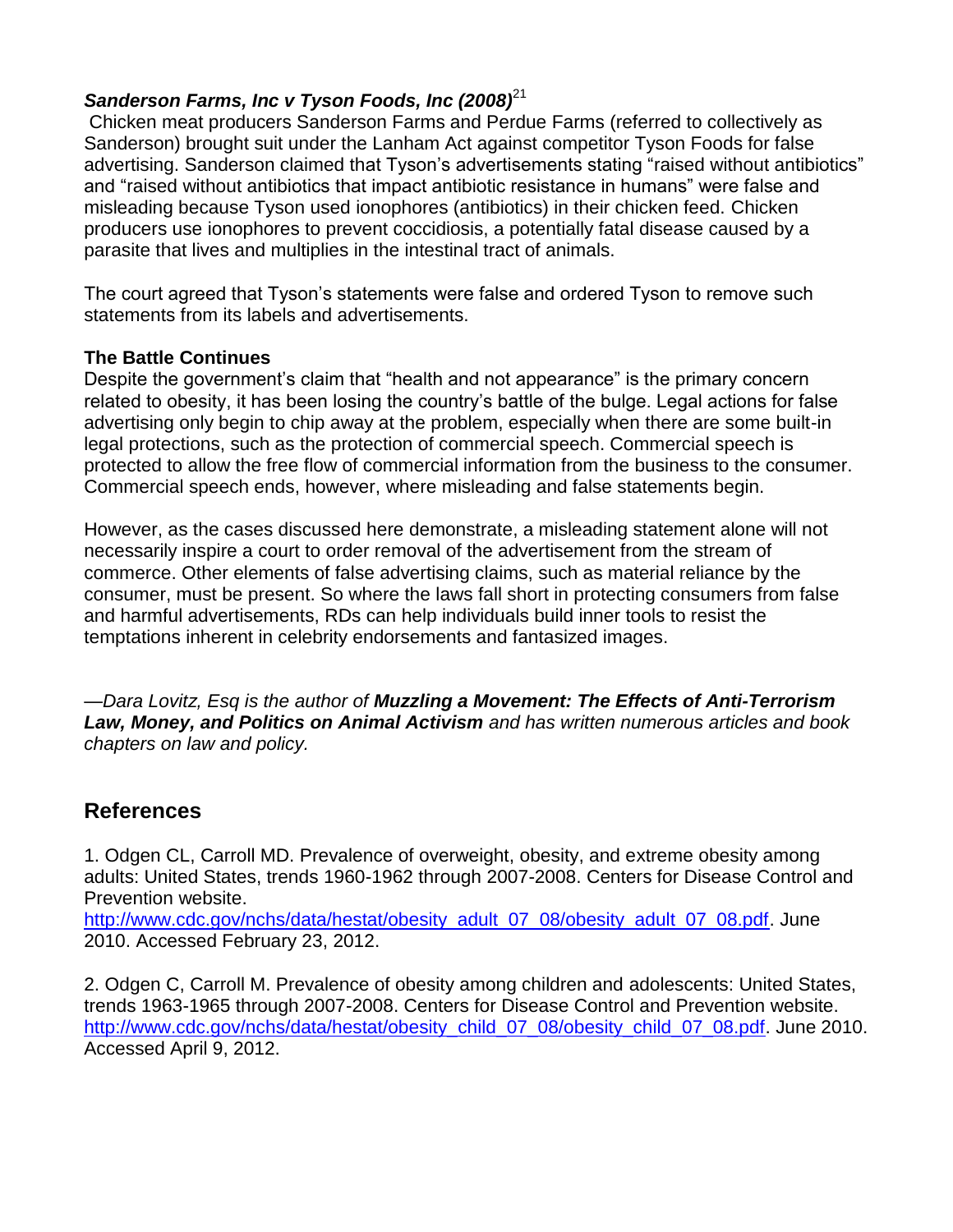3. Overweight and obesity: health consequences. Office of the Surgeon General website. [http://www.surgeongeneral.gov/topics/obesity/calltoaction/fact\\_consequences.htm.](http://www.surgeongeneral.gov/topics/obesity/calltoaction/fact_consequences.htm) Accessed February 23, 2012.

4. The impact of food advertising on childhood obesity. American Psychological Association website. http://www.apa.org/topics/kids-media/food.aspx. Accessed February 23, 2012.

5. Harris JL, Bargh JA, Brownell KD. Priming effects of television food advertising on eating behavior. *Health Psychol*. 2009;28(4):404-413.

6. The role of media in childhood obesity. The Kaiser Family Foundation website. [http://www.kff.org/entmedia/upload/The-Role-Of-Media-in-Childhood-Obesity.pdf.](http://www.kff.org/entmedia/upload/The-Role-Of-Media-in-Childhood-Obesity.pdf) February 2004. Accessed February 23, 2012.

7. Set of recommendations on the marketing of foods and non-alcoholic beverages to children. World Health Organization website.

[http://www.who.int/dietphysicalactivity/publications/recsmarketing/en/index.html.](http://www.who.int/dietphysicalactivity/publications/recsmarketing/en/index.html) Accessed February 23, 2012.

8. Harris JL, Graff SK. Protecting young people from junk food advertising: implications of psychological research for First Amendment law. *Am J Pub Health.* 2012;102(2):212-222.

9. US General Accounting Office. *Federal Food Safety Oversight: Food Safety Working Group Is a Positive First Step but Governmentwide Planning Is Needed to Address Fragmentation.* Washington, DC: US Government Accountability Office; 2011. GAO-11-289.

10. Enforcement policy statement on food advertising. Federal Trade Commission website. [http://www.ftc.gov/bcp/policystmt/ad-food.shtm.](http://www.ftc.gov/bcp/policystmt/ad-food.shtm) May 1994. Accessed February 23, 2012.

11. About the Federal Trade Commission. Federal Trade Commission website. [http://www.ftc.gov/ftc/about.shtm.](http://www.ftc.gov/ftc/about.shtm) Accessed February 23, 2012.

12. 15 USC §§45(a), 52.

13. Advertising to kids and the FTC: a regulatory retrospective that advises the present. Federal Trade Commission website. [http://www.ftc.gov/speeches/beales/040802adstokids.pdf.](http://www.ftc.gov/speeches/beales/040802adstokids.pdf) Accessed February 23, 2012.

14. Barns B. Limiting ads of junk food to children. *The New York Times* website. [http://www.nytimes.com/2007/07/18/business/18food.html?pagewanted=all.](http://www.nytimes.com/2007/07/18/business/18food.html?pagewanted=all) July 18, 2007. Accessed February 23, 2012.

15. About the initiative. Better Business Bureau Website. [http://www.bbb.org/us/about-the](http://www.bbb.org/us/about-the-initiative/)[initiative/.](http://www.bbb.org/us/about-the-initiative/) Accessed April 10, 2012.

16. *Consumers Union of U.S., Inc v Alta-Dena Certified Dairy,* 4 Cal.App.4th 963 (Cal. Ct. App. 1992)

17. *Potato Chip Institute v General Mills, Inc,* 333 F.Supp. 173 (D. Neb. 1971)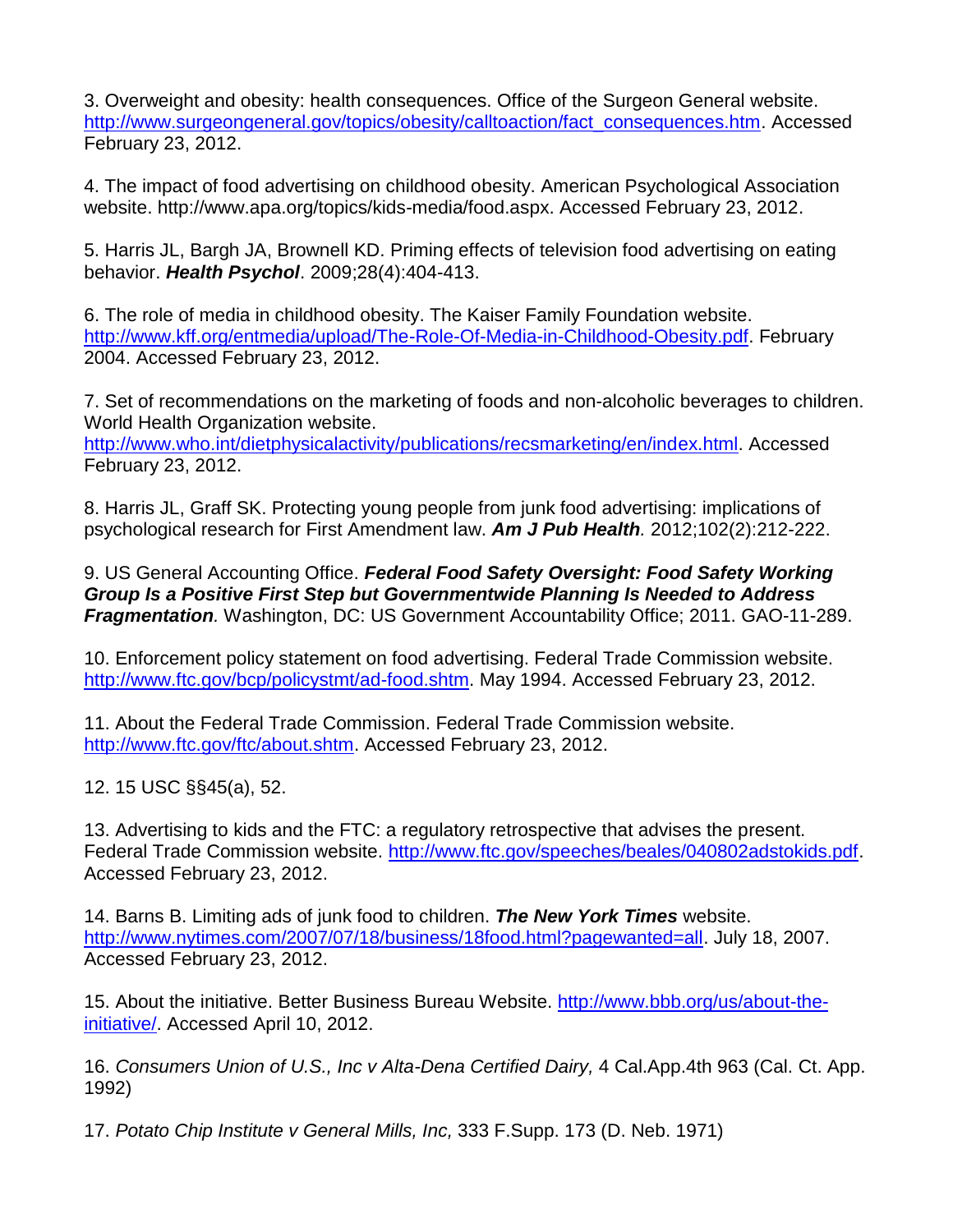18. *Pizza Hut, Inc v Papa John's International, Inc*, 227 F.3d 489 (5th Cir. 2000)

19. *Merisant Co v McNeil Nutritionals, LLC*, 515 F.Supp.2d 509 (E.D. Pa. 2007)

20. Splenda products FAQ. Splenda website. [http://www.splenda.com/faq/no-calorie](http://www.splenda.com/faq/no-calorie-sweetener)[sweetener.](http://www.splenda.com/faq/no-calorie-sweetener) Accessed April 10, 2012.

21. *Sanderson Farms, Inc v Tyson Foods, Inc*, 547 F.Supp.2d 491 (D. Md. 2008)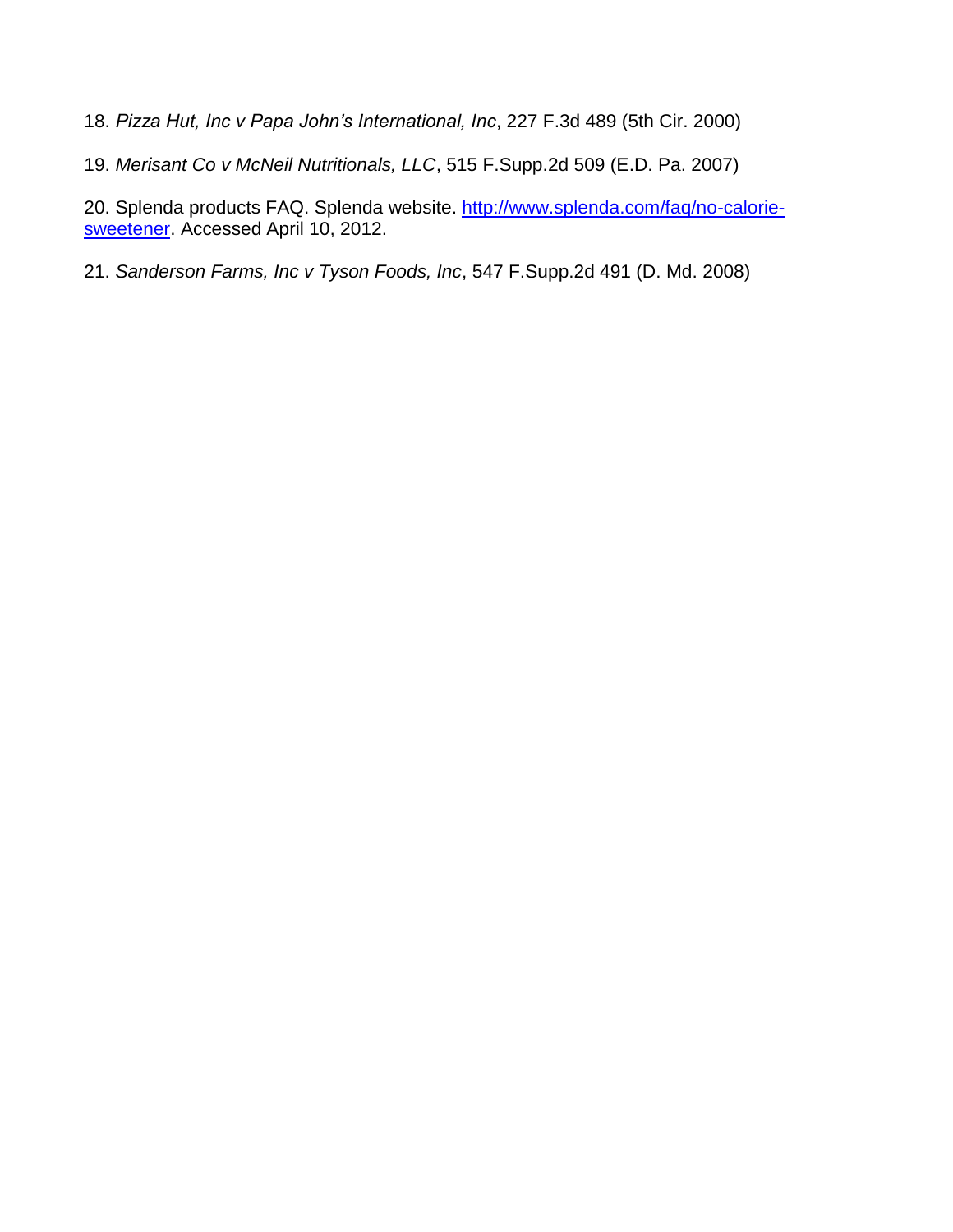# **Examination**

# **1. Which of the following government agencies regulates food advertising?**

- A. US Health and Welfare Committee
- B. Federal Trade Commission (FTC)
- C. Better Business Bureau
- D. American Department of Fairness in Competition

### **2. The average child in America sees approximately how many television commercials in a given year?**

- A. 1,000
- B. 5,000
- C. 10,000
- D. 40,000

# **3. Which of the following statements is false?**

A. There are more than 10 government agencies responsible for food safety, quality control, labeling, and advertising.

B. Once a company has been sued for false advertising by a competitor, it may not be sued thereafter by citizens or the FTC.

C. Many food advertisements directed at children affect their normative belief systems.

D. Adults can be negatively influenced by food advertisements.

### **4. The majority of food advertising directed at children features foods that are high in fat, sugar, and/or salt.**

A. True

B. False

### **5. In** *Pizza Hut v. Papa John's***, Papa John's was allowed to continue using its slogan "Better Ingredients. Better Pizza." because:**

A. in conjunction with the claims about the sauce and dough, the slogan was not misleading. B. Pizza Hut's pizzas have been on the market longer and therefore the company had more opportunity to refute Papa John's claims.

C. the slogan is grammatically correct.

D. the representations made by Papa John's within the slogan were not material.

# **6. The Splenda lawsuit for false advertising was brought under the theory that:**

A. the claim that "Splenda is made from sugar" is misleading because there is no causal relationship between the original sugar molecule and the resulting sucralose molecule.

- B. Splenda is not as sweet as Equal.
- C. Splenda does not actually taste like sugar.

D. Splenda allegedly contains harmful chemicals.